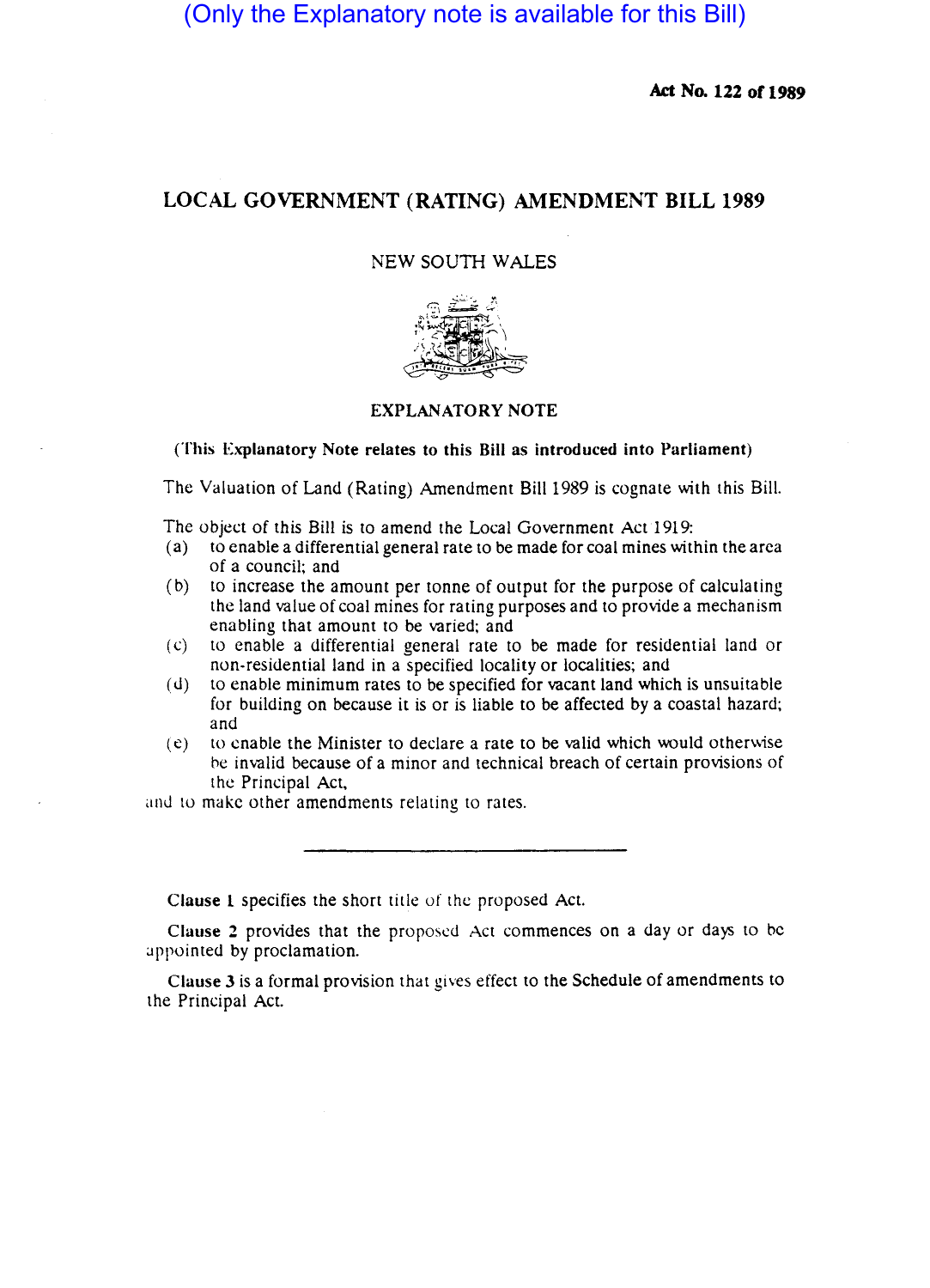# SCHEDULE 1 - AMENDMENTS

## Differential general rates

Schedule 1  $(1)$  (a) and  $(c)$  make it clear that differential general rates may be made for residential or non-residential land (other than coal mines) in a specified town, village, centre of population or urban area or a specified portion or portions of a town, village, centre of population or urban area.

Schedule 1 (1) (f) empowers a council to make a differential general rate annually for all coal mines in the council's area.

Schedule 1 (1) (b), (d), (e), (g) and (h), (4) and (8) make amendments consequential on the amendments made by Schedule 1 (1) (a), (c) and (f).

Schedule 1 (2) requires a council to publish notice of its intention to make a differential general rate. Where a rate is to be made for residential or non-residential land that is a defined portion or portions of a town, village, centre of population or urban area, the council must state its reasons for making a differential rate for that portion or those portions.

Schedule 1 (3) requires the Minister's approval to be obtained for each differential rate for coal mines and repeals the requirement for Ministerial approval of differential general rates for non-residential land.

## Minimum rates

Schedule 1 (5) enables a council to specify a lower minimum rate for vacant land which is unsuitable for building on because it is or is liable to be affected by a coastal hazard (vacant coastal hazard liable land) in the same way as a lower minimum rate may be specified for vacant flood liable land.

Schedule 1 (5) also enables a council to determine a higher minimum general rate than the prescribed minimum general rate where the rate for the previous year was higher than the prescribed minimum general rate and the rate determined does not exceed the amount of the minimum general rate for the previous year increased by the percentage by which the council is permitted to increase its revenue from general purpose rates.

Schedule 1 (6) extends the provisions of the Principal Act relating to the aggregation of parcels of land for rating purposes to vacant coastal hazard liable land in the same way as they apply to vacant flood liable land.

#### Variation of revenue from general purpose rates

Schedule 1 (7) enables the Minister to specify the percentage by which a specified council's revenue from general purpose rates for a specified year may be increased hy instrument in writing given to the council rather than by order published in the Gazette, as is presently the case.